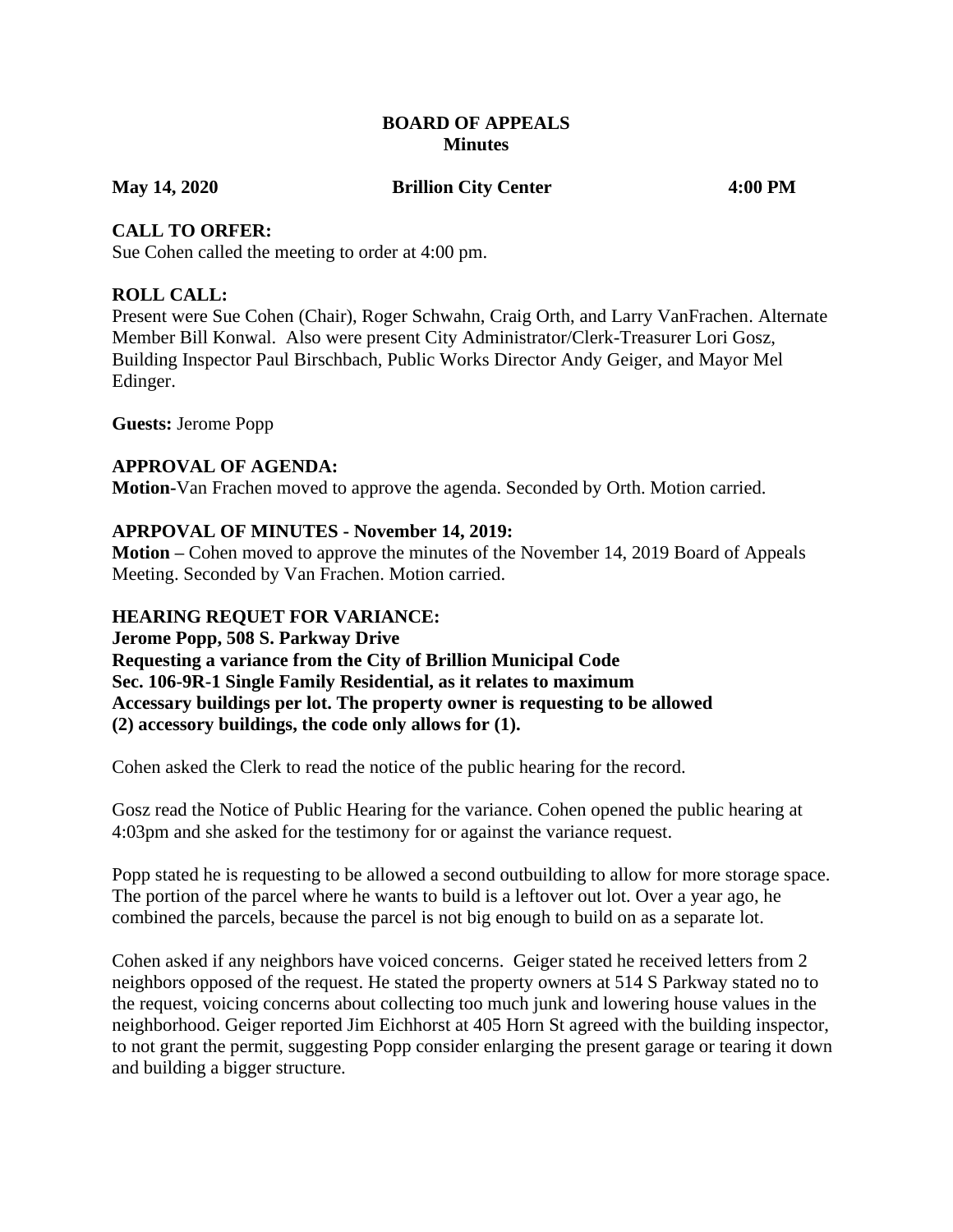Cohen questioned if this would be a consideration. Birschbach stated code allows for a 960 sq. ft. attached or a 960 sq. ft. detached out building. Attaching the existing garage to the home would not work. He can attach a 960 sq.ft. to the house or a 960 sq. ft. detached.

Cohen stated Popp has to prove a hardship. The board can not allow a variance that would set precedent.

Popp stated to attach the current garage to the house would require starting over, because of the roof line. Also, there is interference with a power pole in the back yard. The easiest would be a second garage off Horn St.

Birschbach stated City code doesn't allow a business in a R-2 zone. If this is considered a business, then it would not be allowed. Popp stated it would just be for storage.

Cohen asked if any board members had any further questions of Jerome Popp. Cohen closed the public hearing at 4:19pm

## **DISCUSSION OF TESTIMONY AND REVIEW OF FACTS:**

Cohen asked for discussion. She stated that having to pay money to store elsewhere isn't a hardship. Setting precedent should not be done.

Van Frachen commented that the property across the street has large outbuildings. Approval was given to other property owners to exceed 959 ft. for an attached. Roger suggested eliminating the current garage and build a large garage on the lot. Popp stated the size of the lot is a concern. Cohen reminded the request is for allowing (2) out buildings which is against code. Konwal questioned how many neighbors opposed. Cohen stated we have heard from two. Popp stated he talked to others who are ok with it.

## **DECISIONS AND RELATED ACTION:**

Cohen asked if there is a hardship. We need to act on the request being made. Konwal stated he feels there is a hardship, but two of the four adjoining neighbors have opposed. However, if cleaning up the yard is the purpose, should it be considered. Cohen stated storage at a different location is available so it would not be a hardship. Cohen reminded the board to consider the current code, when making their decision, keeping personalities out of the decision.

**Motion** – Van Frachen moved to accept the request for variance based on the hardship of the unused lot, and to allow for storage of vehicles that are not currently being stored outside, Seconded by Bill. Call vote. Van Frachen and Konwal in favor. Cohen, Orth and Schwahn opposed. Motion failed.

**Motion** – Orth moved to deny the variance request. Seconded by Cohen. Call vote. Cohn, Orth and Schwahn in favor. Konwal and Van Frachen opposed. Motion carried. The request was denied.

## **OLD BUSINESS:**

None